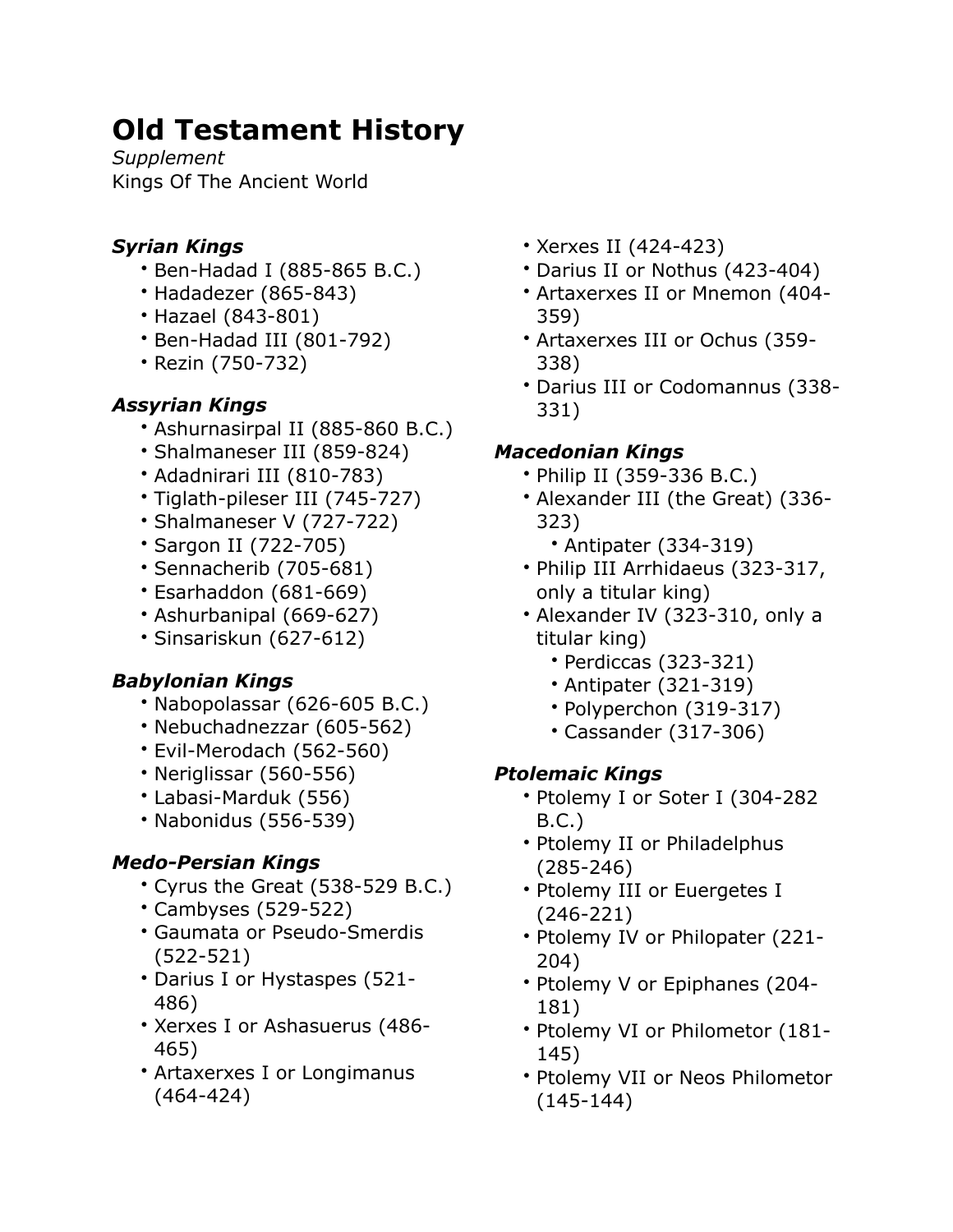- Ptolemy VIII or Euergetes II (144-116)
- Ptolemy IX or Soter II (116- 108, 89-81)
- Ptolemy X or Alexander I (108- 89)
- Ptolemy XI or Alexander II (80)
- Ptolemy XII or Auletes (80-51)
- Ptolemy XIII or Cleopatra VII (51-47)
- Ptolemy XIV or Cleopatra VII (47-44)
- Ptolemy XV or Caesar and Cleopatra VII (44-30)

#### *Seleucid Kings*

- Seleucus I Nicator (312-281 B.C.)
- Antiochus I or Soter (281-261)
- Antiochus II or Theos (261- 246)
- Seleucus II or Callinicus (246- 225)
- Seleucus III or Soter (225-223)
- Antiochus III (223-187)
- Seleucus IV or Philopater (187- 175)
- Antiochus IV or Epiphanes (175-163)
- Antiochus V or Eupator (163- 162)
- Demetrius I or Soter (162-150)
- Alexander Balas (150-145)
- Demetrius II or Nicator (145- 139, 129-125)
- Antiochus VI or Epiphanes (145-138)
- Antiochus VII or Euergetes (138-129)
- Antiochus VIII or Grypus (125- 96)
- Antiochus X or Eusebes Philip-

pus (96-83)

- Tigranes (83-69)
- Antiochus Asiaticus (69-65)

#### *The Maccabean Rulers*

- Mattathias (168-167 B.C.)
- Judas (167-161)
- Jonathan (161-143)
- Simon (143-135)
- John Hyrcanus (135-106)
- Aristobulus I (106-105)
- Alexander Jannaeus (105-78)
- Alexandra (78-69)
- Aristobulus II (69-63)
- Hyrcanus II (63-40)
- Antigonus (40-37)

#### *Jewish High Priests*

- The Persian period.
	- Jeshua
	- Joiakim
	- Eliashib
	- Joiada
	- Johanan
	- Jaddua
- The Ptolemaic and Seleucid period.
	- Onias I
	- Simon the Just
	- Eleazar
	- Manasseh
	- Onias II
	- Simon II
	- Onias III
	- Menelaus
	- Jacimus
- The Maccabean period.
	- Jonathan
	- Simon
	- John Hyrcanus
	- Aristobulus I
	- Alexander Jannaeus